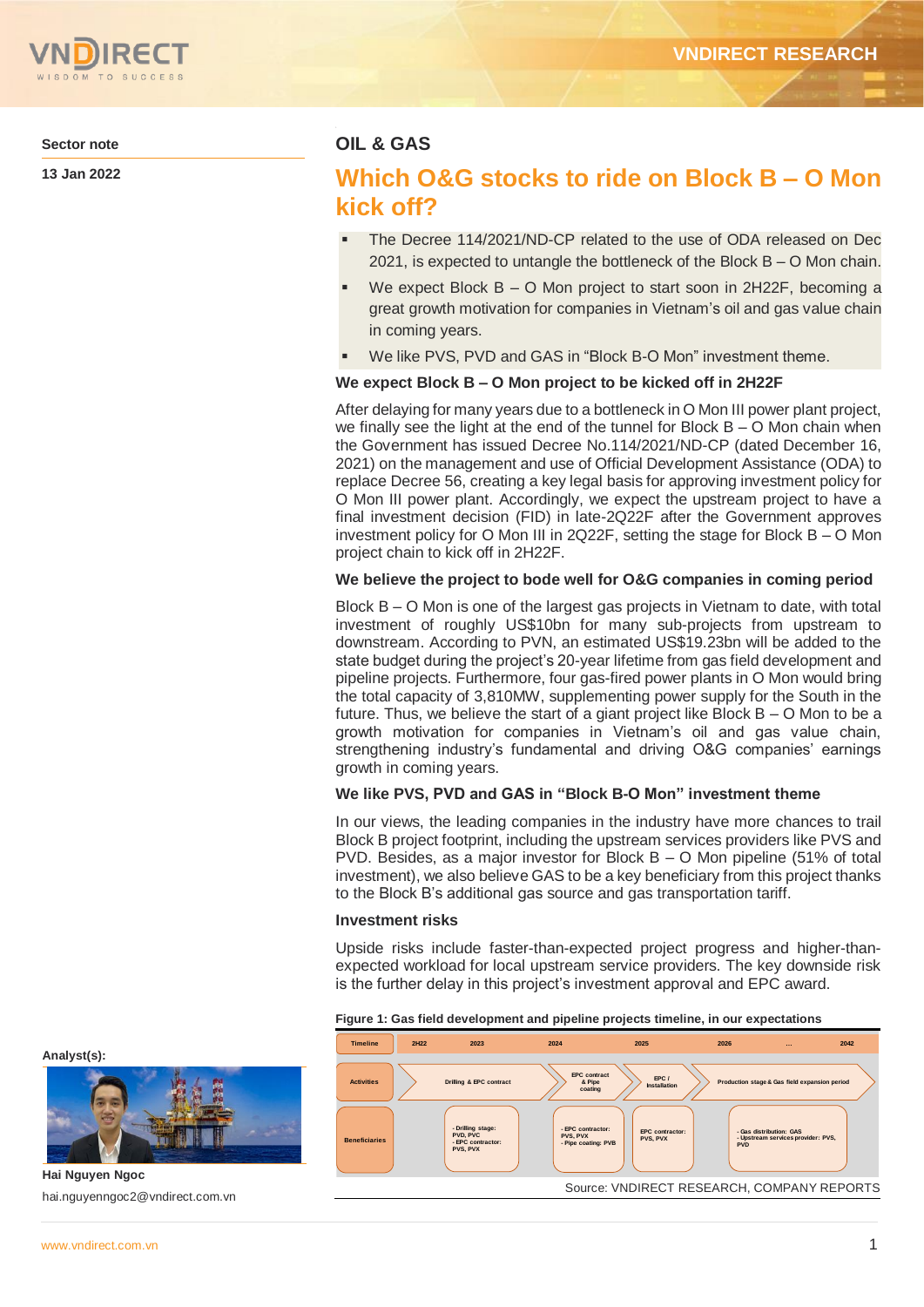

## **WHICH O&G STOCKS TO RIDE ON BLOCK B – O MON KICK OFF?**

### **We expect Block B – O Mon project to be kicked off in 2H22F**

Block B – O Mon is one of the largest gas projects in Vietnam to date, with total investment of roughly US\$10bn for many sub-projects from upstream to downstream (power plants). According to PVN, an estimated US\$19.23bn will be added to the state budget during the project's 20-year lifetime from upstream and pipeline projects. Furthermore, four gas-fired power plants in O Mon would bring the total capacity of 3,810MW, supplementing power supply for the South in the future. We believe gas demand for power generation to greatly increase in coming period as the Power Development Plan 8 Draft targets gas-fired power to be the key power source toward 2030 thanks to its stability and its relative clean compared to coal-driven power, making up 23% of total system capacity in 2030F from the current 12%. Thus, we highlight the urgency in implementing a giant gas fields project Block  $B - O$  Mon, particularly amid the gas supply autonomy of Vietnam is extremely important after the recent global natural gas crisis.





Initial estimates declared in-place gross gas at approximately 6tcf (170bcm) and condensates at 4mcm, while recoverable gas reserves (2P categories) were at 3.78tcf (107bcm) and condensates at 2mcm. The reserves are expected to increase with additional development in the area.

Source: VNDIRECT RESEARCH, PVN

Despite the huge potential, this project has been delayed for many years due to the bottleneck in downstream power plant project (O Mon III) related to ODA financing for this downstream project. The reason of this status was due to the inability to identify the competent authority to approve investment policy for O Mon III using ODA loans. This delay has also brought about deadlock of Block B – O Mon chain as the approval of O Mon III is the premise to finalise commercial negotiations and select the EPC contractors for upstream and midstream segments. However, we finally see the light at the end of the tunnel after the Government has issued Decree No.114/2021/ND-CP (dated December 16, 2021) on the management and use of Official Development Assistance (ODA) to replace Decree 56, creating a key legal basis for approving investment policy for O Mon III power plant. Hence, we expect the upstream project to have a final investment decision (FID) in late-2Q22F after the Government approves investment policy for O Mon III in 2Q22F, setting the stage for Block B – O Mon project chain to kick off in 2H22F.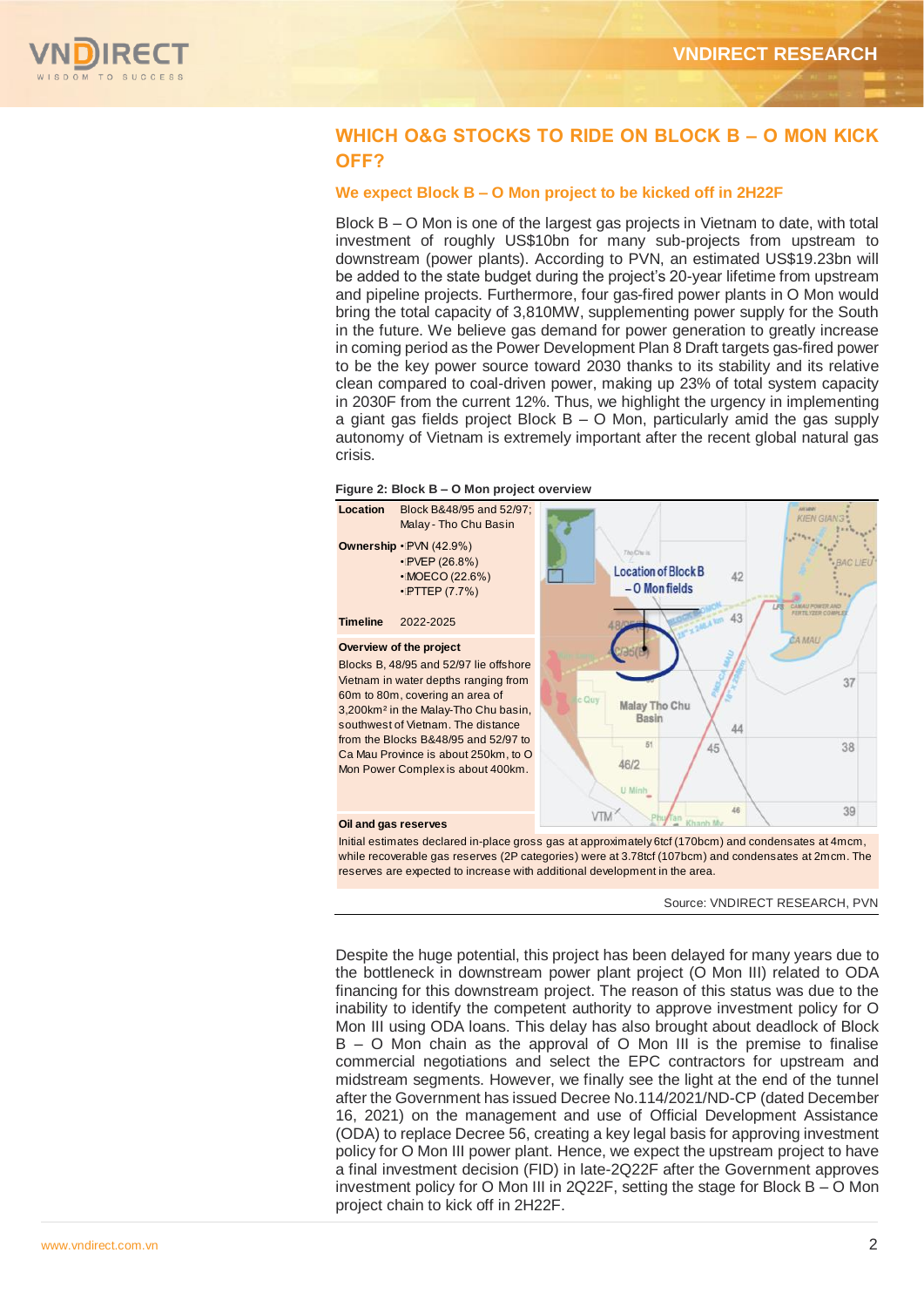

**Figure 3: Block B – O Mon project milestones in our expectation. We expect Block B – O Mon project to kick off from 2H22F and the first gas from late-2025F**



## **How will listed O&G stocks trail the footprint of Block B – O Mon?**

Currently, Vietnam's domestic oil and gas production has been continuously falling since 2015 due to lack of new major upstream projects. Hence, we believe the start of a giant gas production project like Block B – O Mon to be a growth motivation for companies in Vietnam's oil and gas value chain, strengthening industry's fundamental in long-term.

According to full field development plan (FDP), the project comprises Block B field development including the gas fields in block B&48/95 and 52/97 and a Block B – O Mon gas pipeline, as detail:

- Block B field development project has total investment of US\$6.7bn for a period of 20 years.
- Block B O Mon gas pipeline project has total investment of US\$1.3bn, invested by PVN, PVGAS, MOECO (Japan) and PTTEP (Thailand) in the form of a joint operation.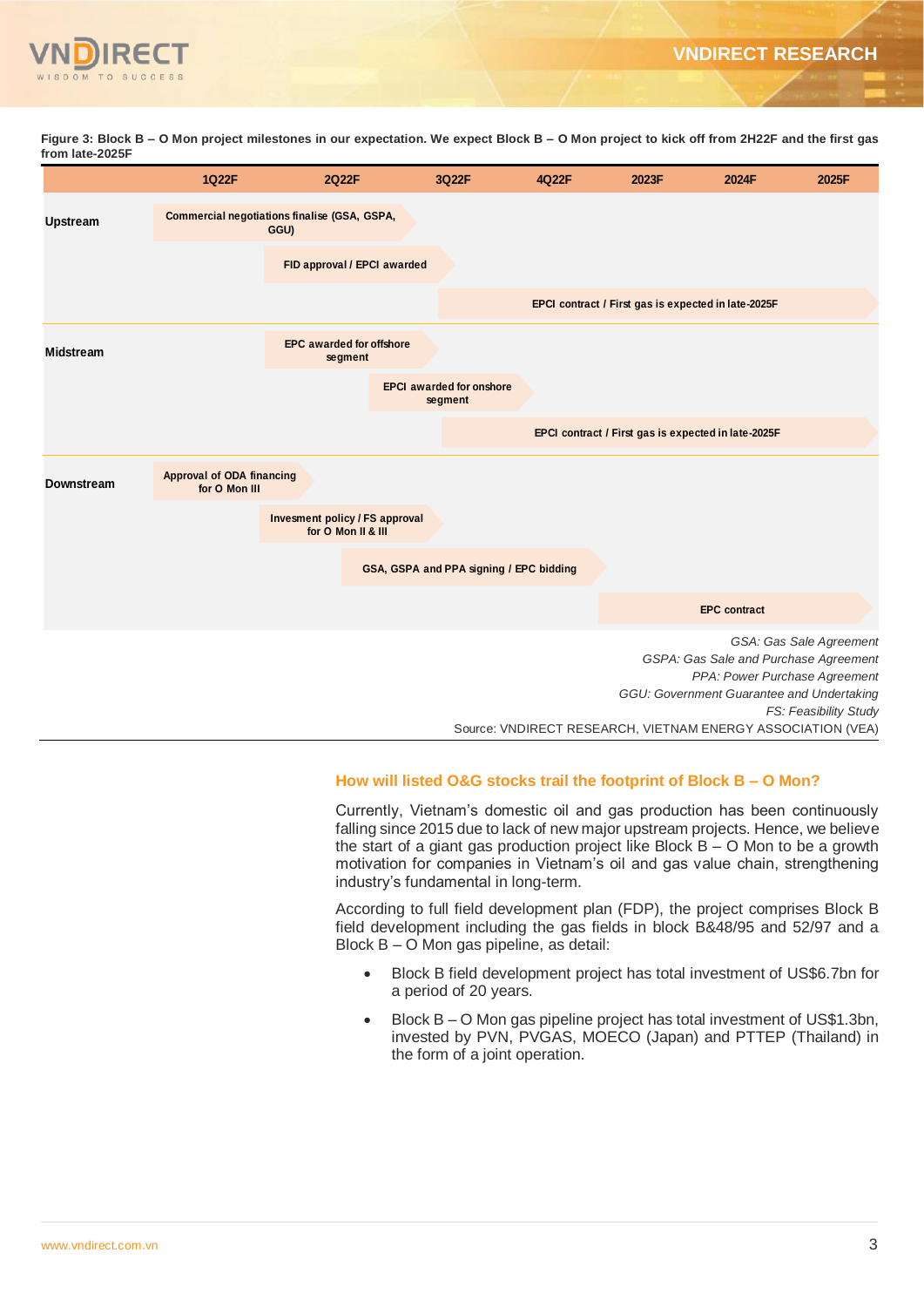**VNDIRECT RESEARCH**



*The upstream project will include one central processing platform (CPP), 46 operations platforms (Wellhead Platform – WHP), one housing platform, one condensate vessel (FSO) and drilling of 750 production wells. The development is planned to produce and transport gas from the three fields to the power plants located in O Mon regions.*

**Figure 4: Preliminary gas field layout for first gas**



#### **Figure 5: Block B – O Mon pipeline**



With the huge workload above, we see many job opportunities for oil and gas upstream service providers along the project lifetime. The table below (Figure 6) shows the project's workload scope and the potential beneficiaries from upstream to downstream (in term of listed companies) regarding to this project, in our view:

*The pipelines have total length of 431km with design capacity of 20.3 million m3, including:*

- *The 295km-long offshore pipeline with a 28in diameter to transport gas from Block B to the landfall station in Kien Giang.*
- *The 37km-long branch pipeline to connect from KP209 to Mui Tram landfall station to supplement gas for PM3 - Ca Mau pipeline.*
- *The 102km-long onshore pipeline with a 30in diameter to supply gas to power plants at O Mon.*
- *A landfall station, line shutoff valve stations and gas distribution centers (GDC) along the pipelines.*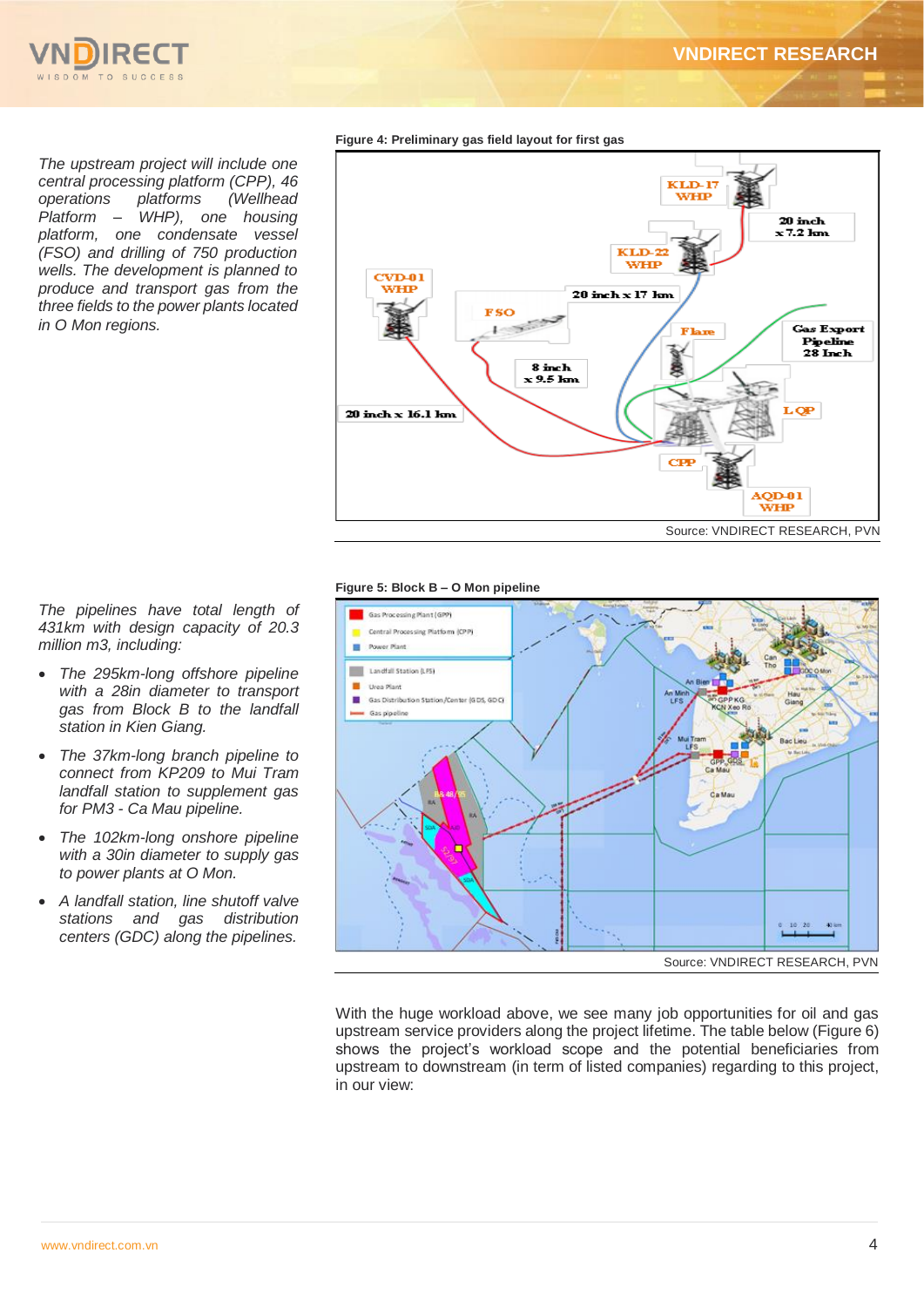

**Figure 6: With a project period of 20 years, we believe Block B – O Mon project to be great growth motivation for many listed companies in Vietnam's oil and gas value chain in coming times**

|                                                             | Est. Capex Investors<br>(US\$m) |                                                                     | Workload scope                                                                                                                                                                                                                                                                                                                                                                                                                                         | <b>Activities</b>                        | <b>Potetial</b><br>beneficiaries | Impact | <b>Comments</b>                                                                                                                                                                                                                                                                                                                                                                                                                                                                                    |
|-------------------------------------------------------------|---------------------------------|---------------------------------------------------------------------|--------------------------------------------------------------------------------------------------------------------------------------------------------------------------------------------------------------------------------------------------------------------------------------------------------------------------------------------------------------------------------------------------------------------------------------------------------|------------------------------------------|----------------------------------|--------|----------------------------------------------------------------------------------------------------------------------------------------------------------------------------------------------------------------------------------------------------------------------------------------------------------------------------------------------------------------------------------------------------------------------------------------------------------------------------------------------------|
| Upstream:<br><b>Block B field</b><br>development<br>project |                                 | $\cdot$ PVN (42.9%)<br>6.700 · MOECO<br>(22.6%)                     | This project will include<br>one central processing<br>• PVEP (26.8%) platform, 46 wellhead<br>platforms, one housing<br>platform, one condensate<br>• PTTEP (7.7%) vessel and drilling of 750<br>production wells                                                                                                                                                                                                                                     | <b>EPCI</b><br>contract                  | • PVS<br>• PVX PXS               |        | As a member of PVN, we believe PVS and PVX (including its<br>susidiary PXS) to be able to participate in EPC activities for<br>gas field development in a consortium with foreign<br>contractors. Notably, PVS has proven its abilities in<br>constructing oilfield platforms in both domestic and overseas<br>market, such as Sao Vang - Dai Nguyet, or Gallaf project in<br>Qatar.                                                                                                               |
|                                                             |                                 |                                                                     |                                                                                                                                                                                                                                                                                                                                                                                                                                                        | Drilling/Well <sub>PVD</sub><br>services |                                  |        | Drilling is always one of the first steps of upstream production<br>projects. With the plan of over 700 production wells, we<br>believe this would potentially provide job opportunities for a<br>drilling service firm like PVDrilling (PVD) for many years.                                                                                                                                                                                                                                      |
|                                                             |                                 |                                                                     |                                                                                                                                                                                                                                                                                                                                                                                                                                                        | Drilling<br>fluids                       | <b>PVC</b>                       |        | As the leading drilling fluids supplier in Vietnam, we suppose<br>PVC to be able to gain benefits from the drilling campaign at<br>Block B field.                                                                                                                                                                                                                                                                                                                                                  |
|                                                             |                                 |                                                                     |                                                                                                                                                                                                                                                                                                                                                                                                                                                        |                                          |                                  |        |                                                                                                                                                                                                                                                                                                                                                                                                                                                                                                    |
| Midstream:<br>Block B - O<br>Mon pipeline                   |                                 | $\cdot$ PVGAS (51%)<br>· IPVN (28.7%)<br>· MOECO &<br>PTTEP (20.3%) | The pipelines have total<br>length of 431km with<br>design capacity of 20.3m<br>cbm per day, including:<br>• The offshore pipeline has<br>the length of approximately<br>295km, diameter of 28<br>inches.<br>• The onshore pipeline has<br>the length of 102km,<br>supplying gas to power<br>plants at O Mon Power<br>Center in Can Tho.<br>• There will be landfall<br>station and gas distribution contract<br>centers (GDC) along the<br>pipelines. | Gas<br>distribution                      | GAS                              |        | As a major investor of Block B - O Mon pipeline, GAS would<br>gain benefits from the additional gas from this field and<br>transportation tariff. We expect the additional gas from 2026F<br>to offset the quick depletion at mature fields, partially support<br>GAS to remain the growth in long-term.                                                                                                                                                                                           |
|                                                             | 1,300                           |                                                                     |                                                                                                                                                                                                                                                                                                                                                                                                                                                        | Pipe<br>coating                          | <b>PVB</b>                       |        | We estimate this stage to account for $~5$ -6% of total project<br>investment. Owning the only pipe coating factory in Vietnam,<br>PVCoating (PVB) is the unit that performs most of the<br>offshore pipe coating activities in the country, such as Nam<br>Con Son 2. Hence, we believe PVB to continue getting a pipe<br>coating contract in Block B - O Mon pipeline project.                                                                                                                   |
|                                                             |                                 |                                                                     |                                                                                                                                                                                                                                                                                                                                                                                                                                                        | <b>EPCI</b>                              | · PVS, POS<br>· PVX PXT          |        | With experience in some other pipeline projects in Vietnam<br>like SV-DN pipeline, Nam Con Son 2 pipeline, we expect<br>PVS and its subsidiary POS to have many opportunities to<br>win EPC contract for this project. Combined to upstream<br>project, these will ensure workload for PVS's M&C segment<br>in coming years.<br>Besides, we suppose another oil and gas constructor like<br>PVX (including its subsidiary PXT) to be able to join in this<br>pipeline project as a sub-contractor. |
|                                                             |                                 |                                                                     |                                                                                                                                                                                                                                                                                                                                                                                                                                                        |                                          |                                  |        |                                                                                                                                                                                                                                                                                                                                                                                                                                                                                                    |
| Downstream:<br>Gas-fired<br>power plants                    | <b>NA</b>                       | • Marubeni<br><b>EVN</b>                                            | Three new thermal power<br>plants in O Mon power<br>center (O Mon II, III and IV)                                                                                                                                                                                                                                                                                                                                                                      | <b>EPC</b><br>contract                   |                                  |        | Although power plant projects will imply the huge backlog for<br>local EPC contractors, we suppose that there is limited<br>opportunities for the O&G contractor like PVS in this<br>segment.                                                                                                                                                                                                                                                                                                      |
|                                                             |                                 |                                                                     |                                                                                                                                                                                                                                                                                                                                                                                                                                                        | Power<br>generation                      |                                  |        | 4 gas-burning power plants in O Mon would bring the total<br>capacity of 3,810MW, supplementing power supply in the<br>South.                                                                                                                                                                                                                                                                                                                                                                      |

Source: VNDIRECT RESEARCH, COMPANY REPORTS



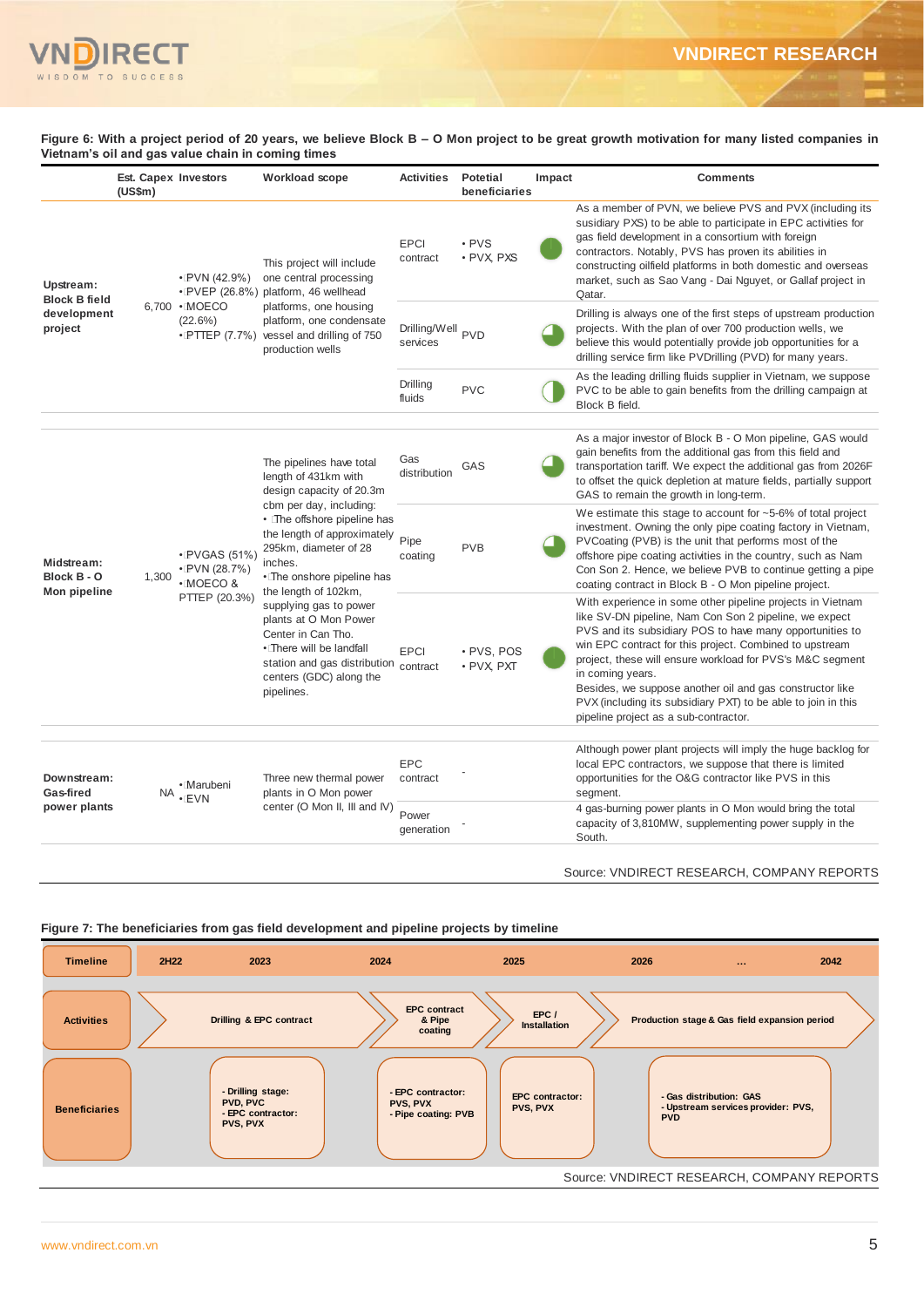#### **We like PVS, PVD and GAS in "Block B-O Mon" investment theme**

Generally, we believe Block B – O Mon chain to be a new growth engine for Vietnam's oil and gas industry in coming period. In our views, the leading companies in the industry have more opportunities to trail this project footprint, including the upstream services providers like PVS and PVD, and GAS in midstream segment.

*Figure 8 shows our current forecasts for GAS, PVS and PVD (excluding potential workload from Block B gas field development project). Hence, we consider the kickoff of Block B – O Mon project to be a key upside risk for these 3 stocks.*

#### **Figure 8: Forecast summary in FY22-24F for GAS, PVS and PVD**

|                                            |              | <b>GAS</b> |         | <b>PVS</b> |              | <b>PVD</b> |              |                    |       |
|--------------------------------------------|--------------|------------|---------|------------|--------------|------------|--------------|--------------------|-------|
| <b>VNDbn</b>                               | <b>FY22F</b> | FY23F      | FY24F   | FY22F      | <b>FY23F</b> | FY24F      | <b>FY22F</b> | FY <sub>23</sub> F | FY24F |
| Revenue                                    | 95.564       | 105.830    | 117.401 | 21.132     | 24.375       | 22.733     | 5.860        | 5.843              | 6.110 |
| % growth                                   | 25.1%        | 10.9%      | 3.4%    | 50.7%      | 15.3%        | $-6.7%$    | 44.5%        | $-0.3%$            | 4.6%  |
| <b>Gross profit</b>                        | 18.063       | 19.977     | 20,900  | 1.248      | 1.475        | 1.418      | 879          | 1.036              | 1.100 |
| Gross margin (%)                           | 18.9%        | 18.9%      | 17.8%   | 5.9%       | 6.1%         | 6.2%       | 15.0%        | 17.7%              | 18.0% |
| Net profit                                 | 11.915       | 13.212     | 13.657  | 1.001      | 1.110        | 1.183      | 499          | 640                | 679   |
| % growth                                   | 25.1%        | 10.9%      | 3.4%    | 38.3%      | 10.9%        | 6.6%       | 487.4%       | 28.1%              | 9.0%  |
| Source: VNDIRECT RESEARCH, COMPANY REPORTS |              |            |         |            |              |            |              |                    |       |

#### **Figure 9: Sector comparison**

|                                                   | Bloomberg<br>Ticker | <b>Market Cap</b> | P/E(x)    |           | 3-yr EPS                                                 | P/BV(x) |       | <b>ROE (%)</b> |          | <b>ROA (%)</b> |           |
|---------------------------------------------------|---------------------|-------------------|-----------|-----------|----------------------------------------------------------|---------|-------|----------------|----------|----------------|-----------|
| Company                                           |                     | (US\$ m)          | FY21F     | FY22F     | CAGR (%)                                                 | FY21F   | FY22F | <b>FY21F</b>   | FY22F    | FY21F          | FY22F     |
| <b>Gas distribution companies</b>                 |                     |                   |           |           |                                                          |         |       |                |          |                |           |
| <b>PV GAS</b>                                     | <b>GAS VN</b>       | 8,920             | 21.3      | 17.0      | 18.9%                                                    | 4.0     | 3.7   | 19.2%          | 22.6%    | 14.4%          | 16.4%     |
| Indraprastha Gas                                  | <b>IGL IN</b>       | 4,417             | 20.1      | 18.4      |                                                          | 4.4     | 3.7   | 23.2%          | 20.8%    | <b>NA</b>      | <b>NA</b> |
| Toho Gas Ltd                                      | 9533 JP             | 2,796             | 31.3      | 21.0      |                                                          | 0.9     | 0.9   | 3.3%           | 4.2%     | 2.0%           | 2.6%      |
| Petronas Gas Bhd                                  | PTG MK              | 7,901             | 16.1      | 16.8      |                                                          | 2.6     | 2.5   | 15.7%          | 14.6%    | 11.2%          | 10.5%     |
| China Gas Holdings                                | 384 HK              | 11,020            | 9.5       | 8.1       |                                                          | 1.3     | 1.2   | 14.8%          | 15.6%    | 6.0%           | 6.5%      |
| PTT Plc                                           | PTT TB              | 33,360            | 10.1      | 9.6       |                                                          | 1.2     | 1.1   | 11.4%          | 11.2%    | 4.9%           | 4.8%      |
| Average - Gas distribution peers (excluding GAS)  |                     |                   | 17.4      | 14.8      |                                                          | 2.1     | 1.9   | 13.7%          | 13.3%    | 6.0%           | 6.1%      |
| Oil services companies                            |                     |                   |           |           |                                                          |         |       |                |          |                |           |
| <b>PTSC</b>                                       | <b>PVS VN</b>       | 604               | 19.0      | 13.7      | 21.2%                                                    | 1.2     | 1.2   | 6.1%           | 8.6%     | 3.0%           | 4.3%      |
| Malaysia Marine Eng                               | MMHE MK             | 153               | <b>NA</b> | 28.6      |                                                          | 0.4     | 0.4   | $-9.2%$        | 0.9%     | $-5.0%$        | 0.4%      |
| <b>Yinson Holdings</b>                            | YNS MK              | 1,513             | 17.1      | 15.1      |                                                          | 2.4     | 1.9   | 13.7%          | 13.3%    | 4.7%           | 4.6%      |
| Sembcorp Marine                                   | SMM SP              | 1,929             | <b>NA</b> | <b>NA</b> |                                                          | 0.6     | 0.7   | $-20.6%$       | $-3.2%$  | $-11.1%$       | $-2.2%$   |
| Hyundai Engineering                               | 000720 KS           | 4,211             | 13.0      | 10.3      |                                                          | 0.7     | 0.7   | 5.8%           | 7.1%     | 3.0%           | 3.5%      |
| <b>Keppel Corp</b>                                | <b>KEP SP</b>       | 6,885             | 14.0      | 11.4      |                                                          | 0.8     | 0.8   | 6.1%           | 7.3%     | 2.1%           | 2.6%      |
| Average - Oil services peers (excluding PVS)      |                     |                   | 14.7      | 16.4      |                                                          | 1.0     | 0.9   | $-0.9%$        | 5.1%     | $-1.3%$        | 1.8%      |
| Offshore drilling companies                       |                     |                   |           |           |                                                          |         |       |                |          |                |           |
| <b>PV Drilling</b>                                | <b>PVD VN</b>       | 583               | 155.7     | 26.5      | 50.8%                                                    | 1.0     | 1.0   | 0.6%           | 3.6%     | 0.4%           | 2.4%      |
| <b>Borr Drilling Ltd</b>                          | <b>BORR NO</b>      | 314               | <b>NA</b> | <b>NA</b> |                                                          | 0.3     | 0.4   | $-22.4%$       | $-18.8%$ | <b>NA</b>      | <b>NA</b> |
| Velesto Energy Bhd                                | <b>VEB MK</b>       | 265               | <b>NA</b> | 27.0      |                                                          | 0.5     | 0.5   | $-7.0%$        | 1.3%     | $-5.8%$        | 0.7%      |
| Sapura Energy Bhd                                 | <b>SAPE MK</b>      | 191               | <b>NA</b> | <b>NA</b> |                                                          | 0.1     | 0.1   | $-17.5%$       | $-7.5%$  | $-7.5%$        | $-1.5%$   |
| Valaris Ltd                                       | <b>VAL US</b>       | 3,068             | <b>NA</b> | 12.1      |                                                          | 3.4     | 3.1   | 32.9%          | 2.6%     | <b>NA</b>      | <b>NA</b> |
| Transocean                                        | <b>RIG US</b>       | 2,327             | <b>NA</b> | <b>NA</b> |                                                          | 0.2     | 0.2   | $-3.1%$        | $-3.8%$  | $-2.0%$        | $-1.8%$   |
| Average - Offshore drilling peers (excluding PVD) |                     |                   |           | 19.5      |                                                          | 0.9     | 0.9   | $-3.4%$        | $-5.2%$  | $-5.1%$        | $-0.8%$   |
|                                                   |                     |                   |           |           | Source: BLOOMBERG, VNDIRECT RESEARCH (DATA AS AT 12 JAN) |         |       |                |          |                |           |